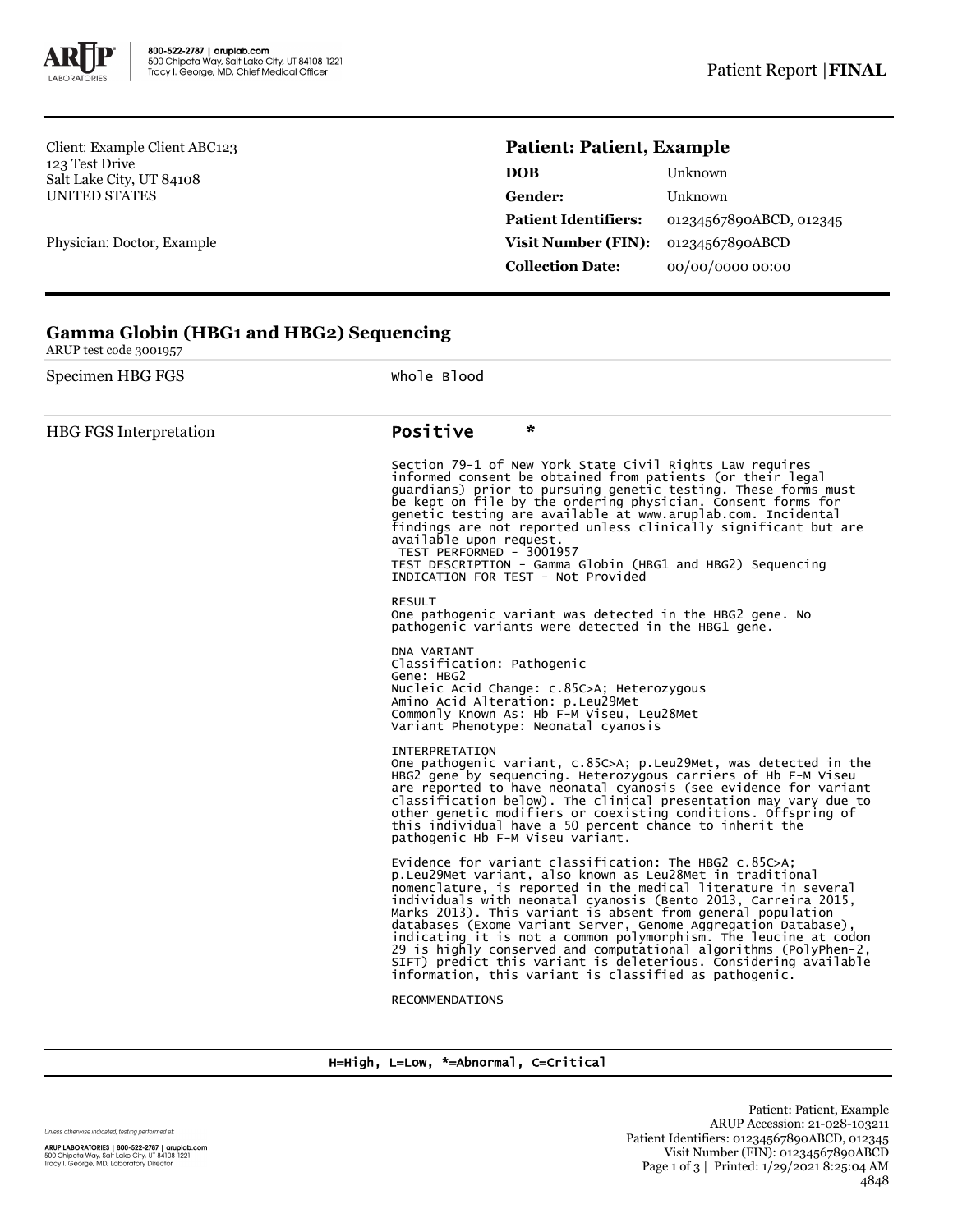

Medical management should rely on clinical findings. Correlation<br>with hematologic parameters and hemoglobin electrophoresis<br>results is recommended. Hematologic and genetic consultations<br>are recommended. At-risk family memb **COMMENTS** Reference Sequences: GenBank # NM\_000559.2 (HBG1), NM\_000184.2  $(HBG2)$ Nucleotide numbering begins at the "A" of the ATG initiation codon. Likely benign and benign variants are not included in this report, but are avaialble upon request REFERENCES Link to Hb F-M Viseu in HbVar database:http://globin.bx.psu.edu/cgi-bin/hbvar/query\_vars3?mode= output&display\_format=page&i=3108&.cgifields=histD Bento C et al. Transient neonatal cyanosis associated with a new Hb F variant: Hb F viseu. J Pediatr Hematol Oncol. 2013 Mar;35(2):e77-80. Carreira R et al. An unusual cause of neonatal cyanosis. BMJ Case Rep. 2015 Mar 9;2015. pii: bcr2014208371. Marks A et al. Hemoglobin Shady Grove: a novel fetal methemoglobin variant. Pediatr Blood Cancer. 2013 Aug;  $60(\text{8})$ : E55-6. BACKGROUND INFORMATION: Gamma Globin (HBG1 and HBG2) Sequencing CHARACTERISTICS: Variants in the gamma globin genes, HBG1 and HBG2, may occasionally result in either a quantitative defect (gamma thalassemia or nondeletional hereditary persistence of fetal hemoglobin) or a qualitative abnormality (gamma variant). Gamma variants resulting in unstable, high- and low-oxygen affinity or M hemoglobin variants may result in hemolytic anemia/hyperbilirubinemia, erythrocytosis/cyanosis, or methemoglobinemia in neonates, respectively. Clinical symptoms<br>related to gamma globin variants commonly resolve after the<br>first six months of life given the switch from fetal hemoglobin<br>expression to adult hemoglobin expr INCIDENCE: Unknown. INHERITANCE: Autosomal dominant. CAUSE: Pathogenic germline variants in HBG1 or HBG2. CLINICAL SENSITIVITY: Unknown. Gamma globin variants are a rare cause of neonatal hemolytic anemia, cyanosis, erythrocytosis, or methemoglobinemia. METHODOLOGY: Long range PCR followed by nested PCR and bidirectional sequencing of all coding regions, intron-exon boundaries, and 5' proximal promoters of the HBG1 and HBG2 genes. ANALYTICAL SENSITIVITY AND SPECIFICITY: 99 percent. LIMITATIONS: Diagnostic errors can occur due to rare sequence variations or repeat element insertions. Large deletions/duplications, distal regulatory region variants, deep intronic variants, and hybrid gene events will not be detected. Test developed and characteristics determined by ARUP Laboratories. See Compliance Statement C: aruplab.com/CS

## H=High, L=Low, \*=Abnormal, C=Critical

Unless otherwise indicated, testing performed at:

ARUP LABORATORIES | 800-522-2787 | aruplab.com 500 Chipeta Way, Salt Lake City, UT 84108-1221<br>Tracy I. George, MD, Laboratory Director

Patient: Patient, Example ARUP Accession: 21-028-103211 Patient Identifiers: 01234567890ABCD, 012345 Visit Number (FIN): 01234567890ABCD Page 2 of 3 | Printed: 1/29/2021 8:25:04 AM 4848